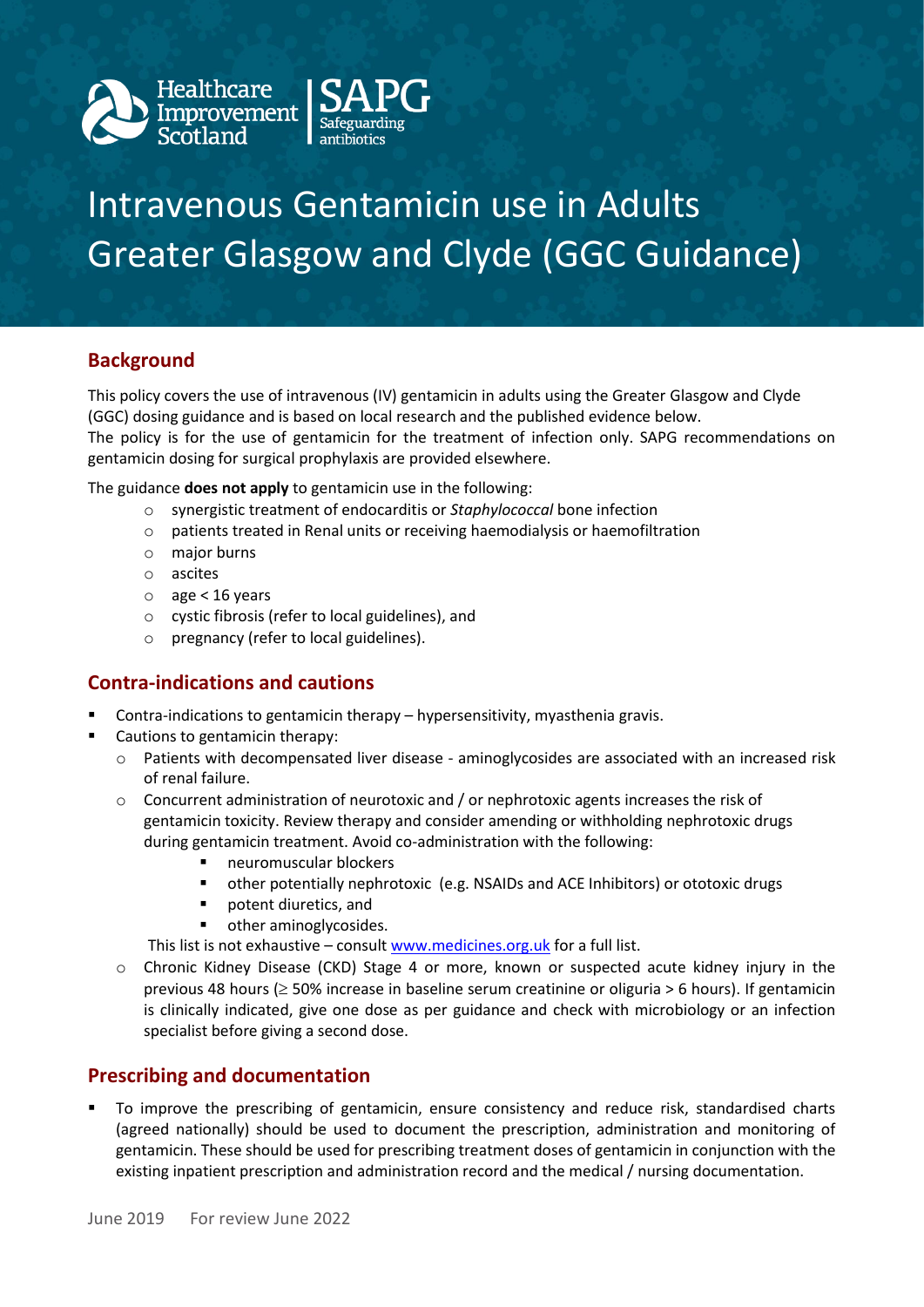- **These charts contain a step-wise approach to safe and effective prescribing and key points of advice on** monitoring, interpreting and re-prescribing.
- An Antimicrobial app and/or an online calculator is available in all boards and should be used to calculate the initial dose.

*Reference: Anaizi et al. Once-daily dosing of aminoglycosides. A consensus document. International J Clin Pharmacol Ther 1997; 35: 223 – 226*

## **STEP 1: Calculate, prescribe and administer the first dose**

- To reduce risk of mortality, commence gentamicin administration within 1 hour of recognising sepsis.
- *If creatinine is known* use the online calculator or app (preferred method). The guidelines in Table 1 (below) can be used if the online calculator is not available. The dose amount and dosage interval are based on estimated creatinine clearance (Box 1) and **actual** body weight.
- *If creatinine is not known* use an initial dose of 5 mg/kg gentamicin (maximum 400 mg) or, if chronic kidney disease (CKD) 5, use 2.5 mg/kg (maximum 180 mg) on advice of senior staff. Calculate the dose using **actual** body weight.
- Give the recommended dose by infusion in 100 mL sodium chloride 0.9% over 30 minutes and ensure the time of administration is noted on the medicine chart.

#### **Box 1: Estimation of creatinine clearance (CrCl)**

**(mL/min) serum creatinine (micromol/L)**

|                                                                      | The following 'Cockcroft Gault' equation can be used to estimate creatinine clearance (CrCl) |  |  |  |  |  |
|----------------------------------------------------------------------|----------------------------------------------------------------------------------------------|--|--|--|--|--|
| $[140 - age (years)]$ x weight (kg) x 1.23 (male) OR x 1.04 (female) |                                                                                              |  |  |  |  |  |
| $CrCl =$                                                             |                                                                                              |  |  |  |  |  |

**Cautions:** 

- Use actual body weight or maximum body weight whichever is lower. See<https://www.sapg.scot/media/4471/maximum-body-weight-table.pdf>
- In patients with low creatinine (< 60 micromol/L), use 60 micromol/L.
- Note: Use of estimated glomerular filtration rate (eGFR) is not recommended.

| Actual body weight $\rightarrow$<br>Creat Cl (mL/min) $\downarrow$ | 40 - 49 kg                                               | 50 - 59 kg       | $60 - 69$ kg     | 70 - 80 kg | $>80$ kg         |
|--------------------------------------------------------------------|----------------------------------------------------------|------------------|------------------|------------|------------------|
| $21$                                                               | 2.5 mg/kg (max 180 mg) then take a sample after 24 hours |                  |                  |            |                  |
| $21 - 30$                                                          | $180 \text{ mg}$                                         | 200 mg           | $240 \text{ mg}$ | 240 mg     | 260 mg           |
|                                                                    | 48 hourly                                                | 48 hourly        | 48 hourly        | 48 hourly  | 48 hourly        |
| $31 - 40$                                                          | $200 \text{ mg}$                                         | $240 \text{ mg}$ | 280 mg           | 300 mg     | $320 \text{ mg}$ |
|                                                                    | 48 hourly                                                | 48 hourly        | 48 hourly        | 48 hourly  | 48 hourly        |
| $41 - 50$                                                          | 240 mg                                                   | 280 mg           | 320 mg           | 360 mg     | 400 mg           |
|                                                                    | 48 hourly                                                | 48 hourly        | 48 hourly        | 48 hourly  | 48 hourly        |
| $51 - 60$                                                          | 200 mg                                                   | 240 mg           | 280 mg           | 300 mg     | 320 mg           |
|                                                                    | 24 hourly                                                | 24 hourly        | 24 hourly        | 24 hourly  | 24 hourly        |
| >60                                                                | 240 mg                                                   | 280 mg           | 320 mg           | 360 mg     | 400 mg           |
|                                                                    | 24 hourly                                                | 24 hourly        | 24 hourly        | 24 hourly  | 24 hourly        |

#### **Table 1: Initial GENTAMICIN doses and dose intervals**

**Caution:** If the patient weighs < 40 kg and CrCl is  $\geq$  21 mL/min, give a single dose of 5 mg/kg then take a sample 6 – 14 hours after the dose and follow the instructions in Step 2.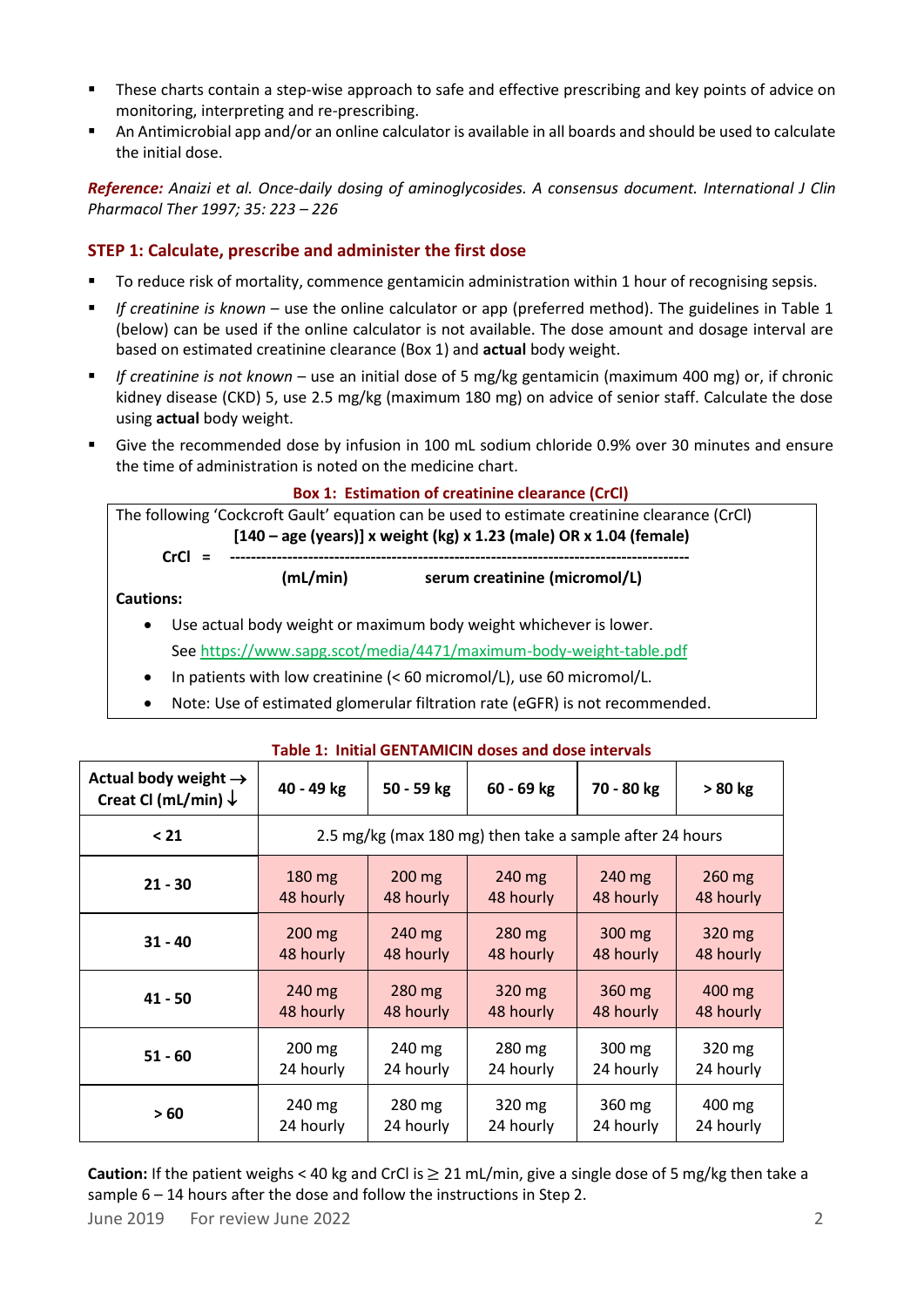Note that patients who have unusual clinical characteristics, such as weight < 40 kg, weight >120 kg, age >90 years may require dose adjustments and require close monitoring. Contact pharmacy for advice.

## **STEP 2: Monitor creatinine and gentamicin concentrations and reassess the dosage regimen**

**Concentrations are meaningless unless the dose & sample times are recorded accurately**

#### **If creatinine clearance is** ≥ **21 mL/min**

- Take a blood sample 6-14 hours after the start of the first gentamicin infusion.
- Record the exact time of all gentamicin samples on the gentamicin prescribing chart AND on the sample request form.
- Record the serum concentration on the gentamicin prescribing chart.
- Plot the concentration measurement on the graph and reassess the dose / dosing interval as indicated.
- $\blacksquare$  This will indicate one of three options:  $\blacksquare$  1) continue the present dosage regimen
	- 2) adjust the dosage interval
	- 3) withhold and resample after 24 hours



#### **If creatinine clearance is < 21 mL/min**

- Take a blood sample 24 hours after the start of the first gentamicin infusion.
- Record the exact time of all gentamicin samples using the gentamicin prescribing chart AND on the sample request form.
- If therapy is to continue, take additional blood samples at least every 24 hours and give a further dose once the measured concentration is < 1 mg/L.

#### **General points**

- Document the action taken in the medical notes and on the gentamicin prescribing chart.
- Undertake pre-prescribing checks (Boxes 2 and 3) to assess the risk of renal toxicity and ototoxicity.
- **Prescribe the next dose as appropriate.**

June 2019 For review June 2022 3